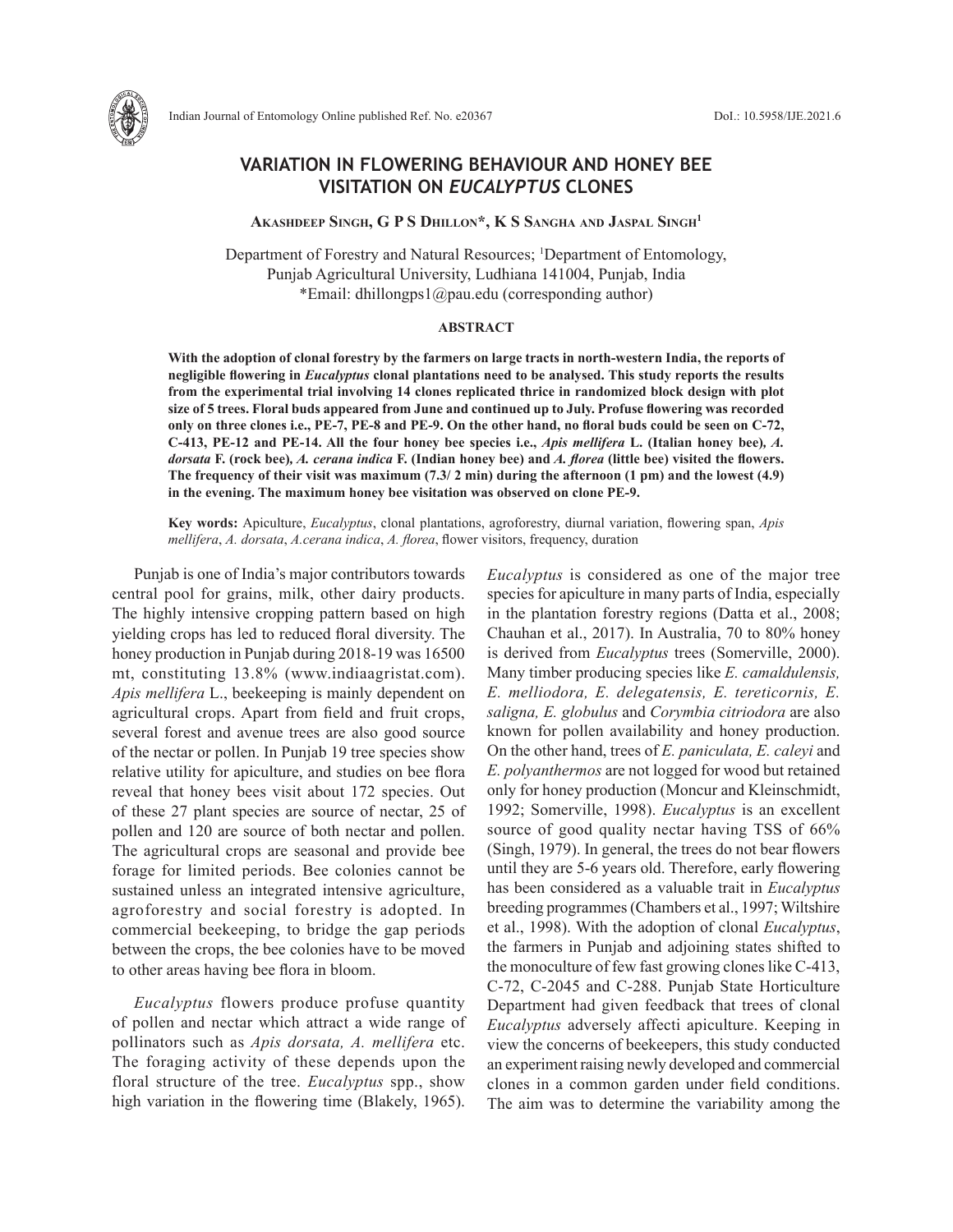*Eucalyptus* clones for flowering time and intensity of flowering; and to find out flower visitors and honey bee behaviour on these.

## **MATERIALS AND METHODS**

The study was carried out at experimental area, Department of Forestry and Natural Resources, Punjab Agricultural University, Ludhiana (30°90' N, 75°81'E, 247 masl), which represents the central agro-climatic zone of the Punjab region. Fourteen clones were planted with the spacing of 4x 3 m following randomized block design with 3 replications and plot size having five trees in each block. Five commercial clones (C-2135, F-316, C-413, C-72 and C-407) and nine PAU clones (PE-5, PE-6, PE-7, PE-8, PE-9, PE-11, PE-12, PE-13 and PE-14) were used. Based on weekly survey of the plantation, the time (week and month) of bud initiation and time of flowering were recorded from randomly selected two trees/ plot. The methodology used was similar to that of Dhillon and Khajuria (1994). Intensity of flowering was recorded on the basis of floral bud appearance on number of branches/ twigs. Intensity was grouped into 3 categories: low= floral buds appear on <4 twigs; medium= floral buds appear on 4-8 twigs and high= floral buds appear on >8 twigs. Flower visitor diversity was recorded by manual counting i.e*.* number of insects visited blossomed or fully opened flowers of clones-PE-7, PE-8, PE-9, for collecting nectar, pollen or other foraging activities. Further this, counts of *A. mellifera*/ 2 min visiting on one branch of each clone of bloomed *Eucalyptus* at morning (10 am), afternoon (1 pm) and evening (4 pm) during December 2018 to February 2019 at weekly intervals. The data on flower visits were subjected to ANOVA and means were compared LSD (p=0.05) under completely randomized block design (CRBD) following the CPCS statistical software developed by Punjab Agricultural University, Ludhiana.

#### **RESULTS AND DISCUSSION**

**Flowering time:** Variation was observed in the flowering behaviour among clones of *Eucalyptus* w.r.t. bud initiation (first floral bud appearance) and month of blossoming (opening) of floral buds. No emergence of floral buds was recorded in three clones i.e. C-72, PE-14 and PE-12. The first bud emergence was observed on clone C-2135 in the 2nd week of June, followed on the clone PE-8 and PE-9 in the last week of June. Further, bud appearance was followed on clone PE-7 in the 1st week of July then floral buds emerged on two clones PE-5 and PE-13 in the 2nd week of July. After

this, the floral buds commenced on clone F-316, PE-11 and C-407and later on clone C-413 in the 3rd week of August. These buds bloomed within three to four months but no blooming of floral buds was observed in two clones viz C-413 and C-407 (Table 1). The maximum bloomed buds were on the clones PE-7, PE-8 and PE-9 and it commenced from last week of October and continued up to February. These results on variation in the flowering commencement are in accordance with reports of Ashton (1975) that since the floral buds were protected by a capsular sheath for 4 to 6 months, the period of flowering was prolonged to about three months. Hodgson (1976) reported that floral buds reached anthesis stage after three to four months. Keatley et al. (1999) found high variation in the flowering behaviour among *Eucalyptus* spp. Cremer et al. (1978) reported the flowering time of *Eucalyptus* spp. from few days to two months. Similarly, in *Grewia optiva,* Pant et al. (1997) reported floral bud appearance during March-April to end June. Friedel et al. (1993) reported that flowering time was associated with seasonal patterns of rainfall and temperature and intensity of solar radiation. Flowering time is reported to be under genetic control in general in *Eucalypts* (House, 1997) and in *E. globulus* (Chambers et al., 1997; Jones et al., 2011).

Table 1. Variations in flowering behaviour among *Eucalyptus* clones

| Clone        | <b>Bud</b> initiation        | <b>Blossoming</b>       | Intensity of |
|--------------|------------------------------|-------------------------|--------------|
|              |                              | initiation              | flowering    |
| $C-2135$     | $2nd$ week of June           | 4 <sup>th</sup> week of | Medium       |
|              |                              | October                 |              |
| $F-316$      | 3 <sup>rd</sup> week of July | $2nd$ week of           | Low          |
|              |                              | December                |              |
| $C-413$      | $3rd$ week of                | Nil                     | Nil          |
|              | August                       |                         |              |
| <b>PE-6</b>  | 2 <sup>nd</sup> week of July | $2nd$ week of           | Medium       |
|              |                              | December                |              |
| $C-72$       | Nil                          | Nil                     | Nil          |
| PE-14        | Nil                          | Nil                     | Nil          |
| <b>PE-7</b>  | 1 <sup>st</sup> week of July | $4th$ week of           | High         |
|              |                              | November                |              |
| <b>PE-5</b>  | $2nd$ week of July           | $3rd$ week of           | Medium       |
|              |                              | December                |              |
| <b>PE-11</b> | $3rd$ week of July           | 1st week of             | Low          |
|              |                              | November                |              |
| PE-13        | 2 <sup>nd</sup> week of July | $3rd$ week of           | Low          |
|              |                              | December                |              |
| <b>PE-8</b>  | 4 <sup>th</sup> week of June | $4th$ week of           | High         |
|              |                              | November                |              |
| $C-407$      | $3rd$ week of July           | No blossoming           | Nil          |
| <b>PE-12</b> | Nil                          | Nil                     | Nil          |
| <b>PE-9</b>  | 4 <sup>th</sup> week of June | $3rd$ week of           | High         |
|              |                              | November                |              |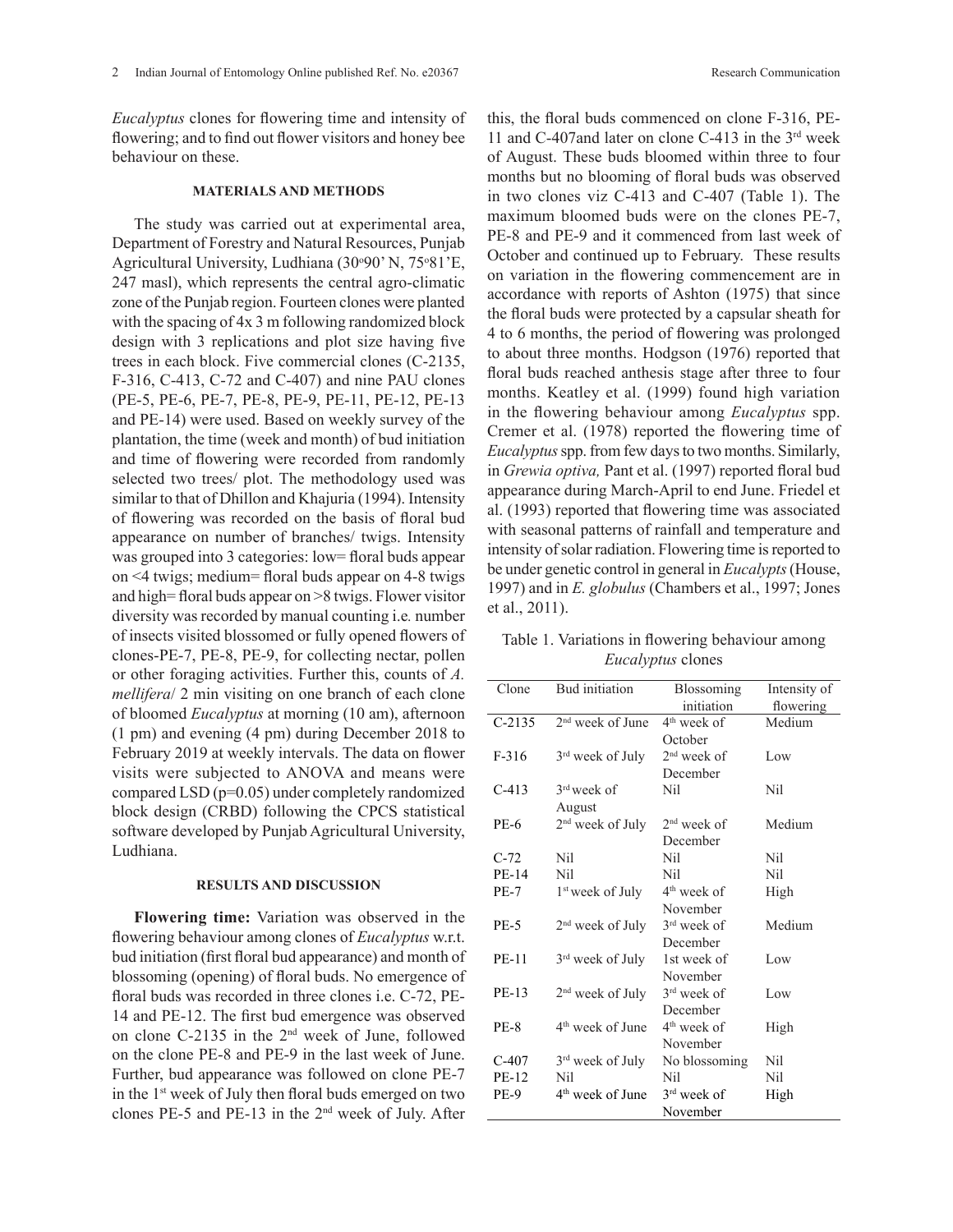Flowering intensity: Profuse flowering was Levien (198 observed on the clones  $PE-7$ ,  $PE-8$  and  $PE-9$  (Table insects on block 1); medium intensity of flowering was observed on potential, the flower  $PE_5$  and  $PE_6$ ; and pil flowering with  $C_5$  22.  $PE_5$  12 and potentials the track PE-5 and PE-6; and nil flowering with C-72, PE-12 and PE-5 and PE-0, and influencement with  $C^{-1/2}$ , PE-12 and Corrollection PE-14. Though bud initiation was seen on clone C-413 varied signific  $(3<sup>rd</sup>$  week of August) and C-407 ( $3<sup>rd</sup>$  week of July), no maximum visi flowering was seen later on. The lack of flowering of morning time ( commercial clones had been reported by Ghosh (2019). time  $(4.9)$ .<br>Kestley at al. (1999) also found that many Eugenhatics a of terms on  $\mathbb{R}^n$ Keatley et al. (1999) also found that many *Eucalyptus* spp. did not bloom; variation among the genotypes may the afternoot  $\beta$ be exploited to maximise the wood productivity along in the insects be exploited to maximise the wood productivity along with apiculture (Dhillon and Sangha, 2018). Moreover, *Eucalyptus* is reported to be having nectar equivalent to 11 kg of honey/ tree (Jhajj et al., 1996).

**Diversity and visitation of flower visitors:** Flower visitors on of *Eucalyptus* clones were observed during  $\begin{bmatrix} 9.0 \\ 8.0 \end{bmatrix}$  a December 2018 to February 2019 on the fully bloomed flowers. It was observed that all the honey bee species found in Punjab were noticed. These were *A.mellifera*, *A. cerana indica*, *Apis dorsata* and *Apis florea*. *A. cerana maica, Apis aorsata* and *Apis Jiorea.*<br>Yellow wasp (*Ropalidia marginata*) and potter wasp  $\frac{2}{5}$  $(Eumeninae\ flavorpictus)$  were also noticed roaming  $\frac{1}{20}$ around the flowers. These insects visit for nectar and  $\begin{bmatrix} 1.0 \\ 0.0 \end{bmatrix}$ pollen and help in pollination; and *Eucalyptus* rewards **PE-6 2016** 20 2nd week of  $\frac{10 \text{ A.M.}}{200 \text{ A.M.}}$ these providing nectar. *Eucalyptus* is considered as C-72 Nil Nil Nil a major bee flora in the floral calendar of foraging sources in Punjab conditions (Singh et al., 2020). It  $E_{ulcc}$ sources in Funjab conditions (single et al., 2020). It<br>is established fact that large number of insects visit enough clonal variation exists in the flowering potential *Eucalyptus* for pollen and nectar (Pryor, 1976; Hingston of *Eucalyptus* clones. Many contains of *Eucalyptus* for pollen and nectar (Pryor, 1976; Hingston of *Eucalyptus* clones. Many contains and the state of the state and Potts, 1998) and pollinate the plants (Hodgson, to low flowering, w 1976).

The preference of honey bee visitation was species visited the fl significantly influenced by the clone (Fig. 1); the  $PE-9$  and during pooled counts of *A. mellifera* at three timings/ day were maximum on clone PE-9  $(7.1)$  and followed by  $\sum_{n=1}^{\infty}$  9  $(5.6)$  and  $\sum_{n=1}^{\infty}$  1975 Studies PE-8 (5.6), which was statistically at par with those on clone PE-7 (5.2); clone PE-9 was found to be the most attractive, may be due to its flower structure or may provide more reward to visitors. Seeley and



Levien (1987) opined that the density of flower visitor insects on bloomed flowers was related with the nectar potential, the flower structure of the tree and intensity of flowers on the tree. The mean honey bee visits/ 2 min varied significantly with the time of the day (Fig. 2). The maximum visits occurred at 1.00 pm (7.3), followed by morning time (5.3) and closely followed during evening time (4.9). The maximum visitation found during afternoon period may be due to higher temperature in the afternoon which enhances the metabolic processes in the insects (Free, 1993) or the better visibility and favourable weather conditions (Seeley and Levien, 1987).

Thus, the results from this study indicate that the



1976). PE-9 had high intensity of flowering. Four honey bee enough clonal variation exists in the flowering potential of *Eucalyptus* clones*.* Many commercial clones had nil to low flowering, while three clones i.e. PE-7, PE-8 and species visited the flowers with high frequency on clone PE-9 and during afternoon.

#### **REFERENCES**

- Ashton D H. 1975. Studies of the flowering behaviour in *Eucalyptus regnans* F. Muell. Australian Journal of Botany 23: 399-411.
- Blakely W F. 1965. A key to the eucalypts.  $2<sup>nd</sup>$  edition, Forestry and Timber Bureau, Canberra.
- Chambers P G S, Potts B M, Tilyard P A. 1997. The genetic control of flowering precocity in Eucalyptus globulus ssp. *globulus*. Silvae Genetica 46: 207-214.
- Chauhan M S, Farooqui A, Trivedi A. 2017. Plants foraged by bees for honey production in northern India: The diverse flora of India and its implications for apiculture. Acta Palaeobotanica 57: 119-132.
- Cremer K W, Cromer R N, Florence R G. 1978. Stand Establishment. HIllis W E, Brown A G (eds.) Eucalypts for wood production. CSIRO, Melbourne.
- Datta K, Verma P C and Chatterjee A. 2008. Mapping of key bee flora of upper Gangetic region of India – a palynological assessment through regional honeys. Grana 47: 159-170.
- Dhillon G P S, H N Khajuria. 1994. Floral biology of *Acacia nilotica* ssp. *indica* under subtropical conditions. Journal of Research